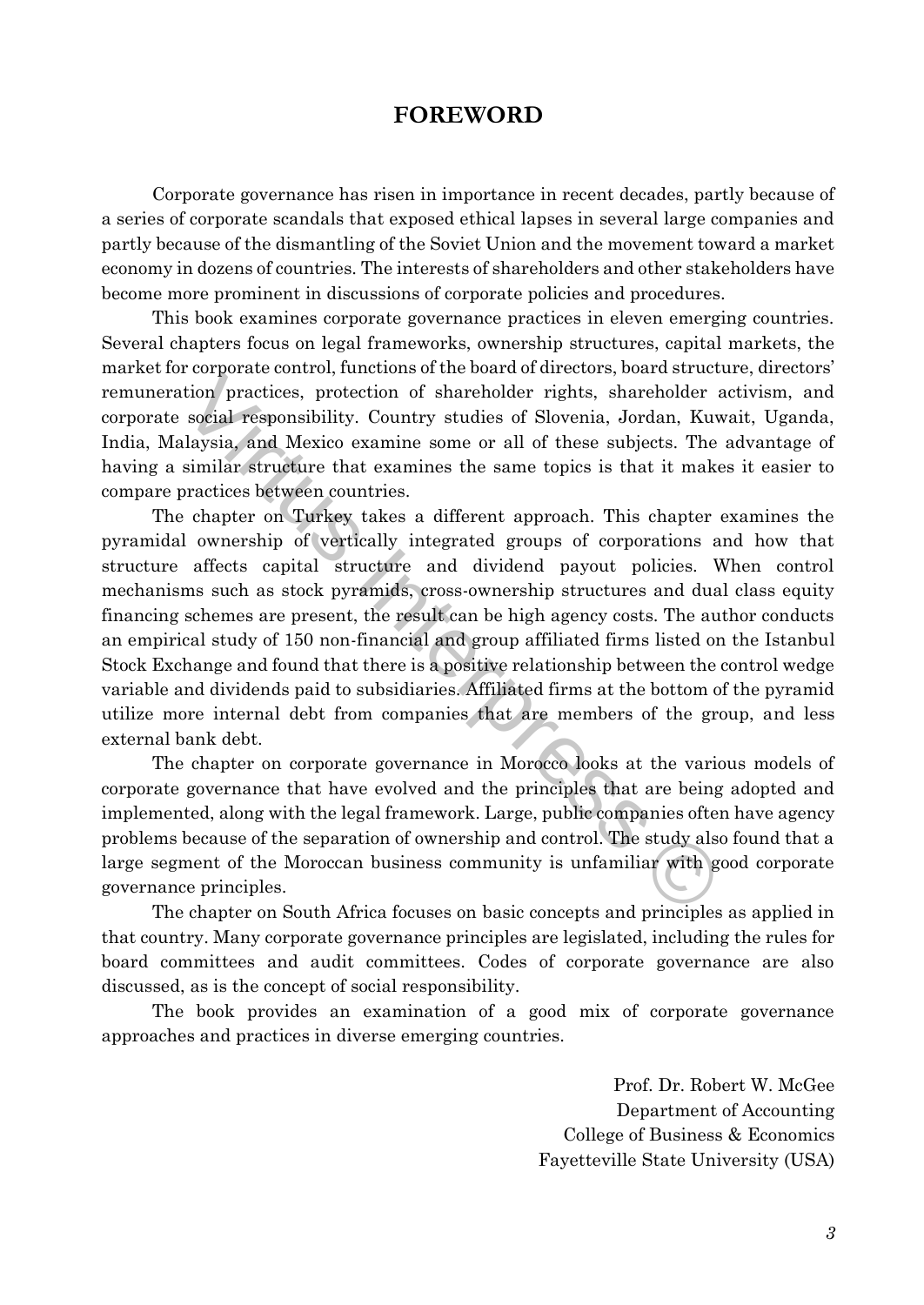From the academic point of view, corporate governance has become an established part of mainstream accounting, finance, economic and management research over the last decade. The reason behind the increase attention is that corporate governance research has policy implications. It aims to inform regulators (and managers) about the potential benefits of having a better quality of corporate governance system. From the practitioner's point of view, recent corporate scandals brought into question the ability of the current corporate governance framework to control corporate activities. This also increases the discussion among different stakeholders on the need of a good governance system that predicts and prevents corporations from such scandals and collapses. Although, there is a considerable research on corporate governance in developed countries, corporate governance practice in emerging markets is still under-researched.

эoс

overnance framework to control corporate activities. This also ine<br>among different stakeholders on the need of a good governance s<br>d prevents corporations from such scandals and collapses. Althou<sub>i</sub><br>able research on corpor Given the increased importance of corporate governance over recent years, this book is a vital asset for practitioners, academics and policymakers alike. It represents an important contribution to the raising debate about corporate governance in ten emerging countries: Slovenia; Kuwait; Jordan; Turkey; Morocco; South Africa; Uganda; India; Malaysia and Mexico. This book is edited by a team of scholars with expertise in the field of corporate governance and emphasis on emerging markets: Robert McGee, Khaled Hussainey and Yaroslav Mozghovyi.

A total of 16 co-authors (representing 10 countries) contributed to this book. The book contains 8 theoretical and descriptive chapters on the corporate governance practice in the emerging economies and 2 empirical chapters on the impact of corporate governance mechanisms on capital structure in Turkey and on firm value in Malaysia.

Overall, we strongly believe that this book offers in-depth analyses of the current practice of corporate governance in some interesting emerging contexts and novel empirical evidence on the impact of corporate governance mechanisms on both capital structure and firm value in emerging economies.

> Prof. Dr. Khaled Hussainey Faculty of Business and Law Portsmouth Business School University of Portsmouth (UK)

*4*